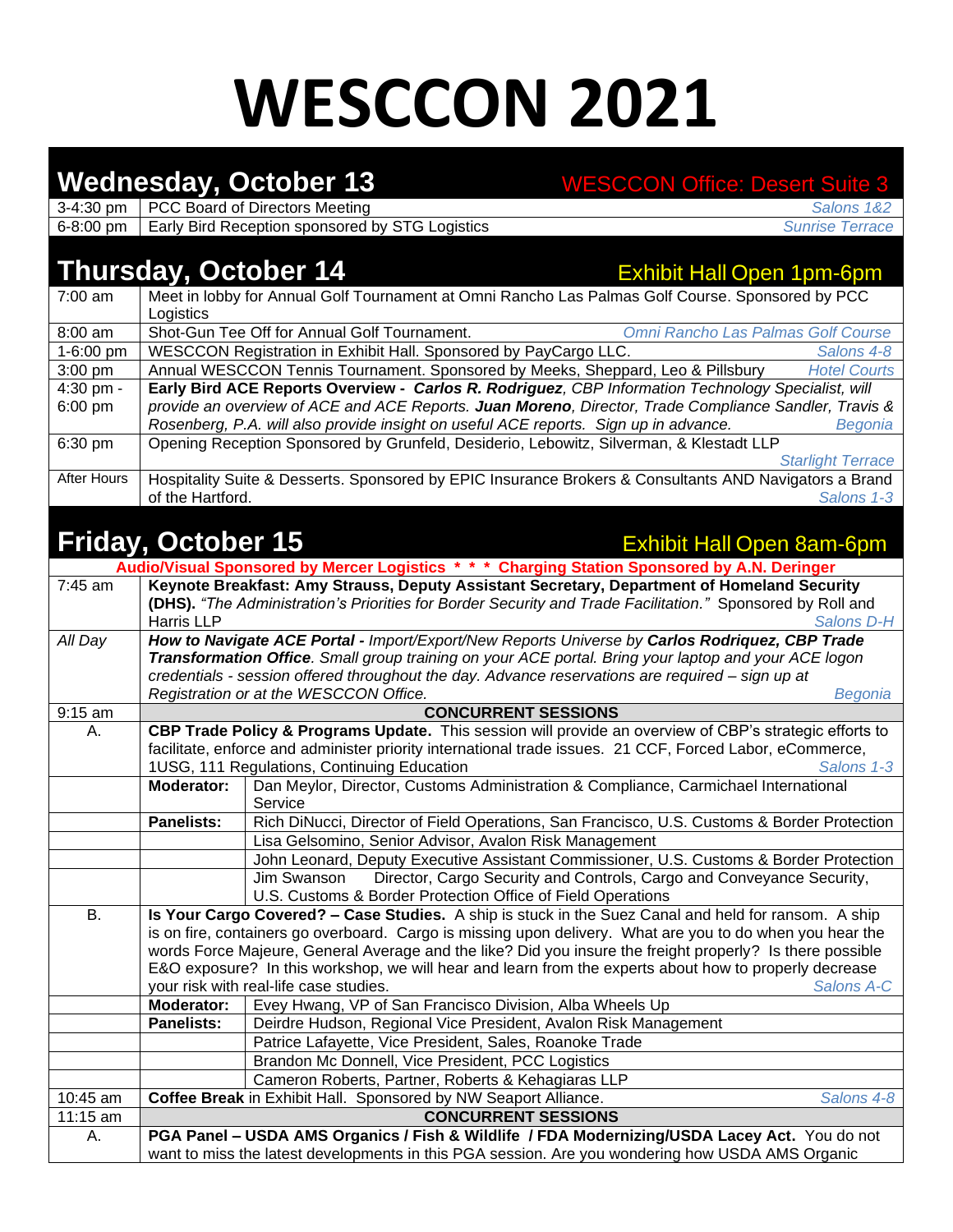|           | certification requirements will work? Trade talk on Fish & Wildlife eDecs filing - nuances and tips. FDA                                                                                                              |                                                                                                                                                                                                                        |  |  |  |  |  |
|-----------|-----------------------------------------------------------------------------------------------------------------------------------------------------------------------------------------------------------------------|------------------------------------------------------------------------------------------------------------------------------------------------------------------------------------------------------------------------|--|--|--|--|--|
|           | Modernization, what is new and what you need to know. Lacey Act Phase VI of Implementation: Are we off                                                                                                                |                                                                                                                                                                                                                        |  |  |  |  |  |
|           | to a good start?<br><b>Salons A-C</b>                                                                                                                                                                                 |                                                                                                                                                                                                                        |  |  |  |  |  |
|           | Moderator:                                                                                                                                                                                                            | Celeste Catano, Global Product Manager - Customs Management US, E2open                                                                                                                                                 |  |  |  |  |  |
|           | <b>Panelists:</b>                                                                                                                                                                                                     | Robert Baca, Assistant Director, U.S. Department of Agriculture                                                                                                                                                        |  |  |  |  |  |
|           |                                                                                                                                                                                                                       | Dan Solis, Asst. Commissioner ORA, Office of Enforcement/Import Operations, FDA                                                                                                                                        |  |  |  |  |  |
|           |                                                                                                                                                                                                                       | Rhyan Tompkins, ITDS/ACE Coordinator, U.S. Fish and Wildlife Service                                                                                                                                                   |  |  |  |  |  |
|           |                                                                                                                                                                                                                       |                                                                                                                                                                                                                        |  |  |  |  |  |
| В.        |                                                                                                                                                                                                                       | Jennifer Tucker, Deputy Administrator USDA National Organics Program<br>Export Update. Export Modernization, Regulatory Changes, Airfreight Issues/Cargo Screening                                                     |  |  |  |  |  |
|           |                                                                                                                                                                                                                       | This session will provide you with up-to-date information about recent and upcoming regulatory changes.                                                                                                                |  |  |  |  |  |
|           |                                                                                                                                                                                                                       | We will hear from CBP, the Bureau of Industry and Security (BIS) and a forwarding export who will discuss                                                                                                              |  |  |  |  |  |
|           |                                                                                                                                                                                                                       | challenges are members are experiencing with airfreight.<br>Salons 1-3                                                                                                                                                 |  |  |  |  |  |
|           | Moderator:                                                                                                                                                                                                            | Paulette Kolba, Consultant, Paulette Kolba Consulting                                                                                                                                                                  |  |  |  |  |  |
|           | <b>Panelists:</b>                                                                                                                                                                                                     | Donna Mullins, President-CEO, Mullins International Solutions, LLC                                                                                                                                                     |  |  |  |  |  |
|           |                                                                                                                                                                                                                       | Jim Swanson, Director, Cargo Security and Controls, Cargo and Conveyance Security, CBP                                                                                                                                 |  |  |  |  |  |
|           |                                                                                                                                                                                                                       | Richard Sylvestri, Senior Export Administration Specialist, US Department of Commerce,                                                                                                                                 |  |  |  |  |  |
|           |                                                                                                                                                                                                                       | Bureau of Industry and Security's Western Regional Office (Irvine, CA)                                                                                                                                                 |  |  |  |  |  |
| 12:30 pm  |                                                                                                                                                                                                                       | Networking Reception in Exhibit Hall. Sponsored by Mitchell, Silberberg & Knupp LLP<br>Salons 4-8                                                                                                                      |  |  |  |  |  |
| 1:00 pm   |                                                                                                                                                                                                                       |                                                                                                                                                                                                                        |  |  |  |  |  |
|           |                                                                                                                                                                                                                       | Keynote Luncheon: AnnMarie Highsmith, Executive Assistant Commissioner (EAC) , Office of Trade,                                                                                                                        |  |  |  |  |  |
|           |                                                                                                                                                                                                                       | U.S. Customs and Border Protection (CBP). "CBP's Priorities and How We are Serving the Trade."                                                                                                                         |  |  |  |  |  |
|           |                                                                                                                                                                                                                       | Sponsored by PCC Logistics<br>Salons D-H                                                                                                                                                                               |  |  |  |  |  |
| 2:30 pm   |                                                                                                                                                                                                                       | <b>CONCURRENT SESSIONS</b>                                                                                                                                                                                             |  |  |  |  |  |
| А.        |                                                                                                                                                                                                                       | West Coast CBP Port Directors Round Table. Adapting to the new normal of processing cargo at                                                                                                                           |  |  |  |  |  |
|           |                                                                                                                                                                                                                       | unprecedented volumes. Listen to our CBP port leadership team as they share their perspective on how                                                                                                                   |  |  |  |  |  |
|           |                                                                                                                                                                                                                       | they are addressing the port congestion challenges and shipping trends. Lessons learned, improved                                                                                                                      |  |  |  |  |  |
|           |                                                                                                                                                                                                                       | efficiencies, collaboration with trade associations, terminals, and cargo facilities to process legitimate cargo<br>while maintaining enforcement actions to stop violative cargo from entering the U.S.<br>Salons 1-3 |  |  |  |  |  |
|           | Moderator:                                                                                                                                                                                                            | Patty Tschaepe, Chief Compliance Officer, J&K Fresh, LLC                                                                                                                                                               |  |  |  |  |  |
|           | <b>Panelists:</b>                                                                                                                                                                                                     | Donald Kusser, Port Director Los Angeles/Long Beach Seaport, CBP                                                                                                                                                       |  |  |  |  |  |
|           |                                                                                                                                                                                                                       | Joseph Misenhelter, Officer in Charge, U.S. Customs and Border Protection (Otay Mesa)                                                                                                                                  |  |  |  |  |  |
|           |                                                                                                                                                                                                                       | Bruce Murley, Area Port Director - Area Port of San Francisco, CBP                                                                                                                                                     |  |  |  |  |  |
|           |                                                                                                                                                                                                                       | Tyler Porter, Area Port Director of Portland, Oregon, CBP                                                                                                                                                              |  |  |  |  |  |
|           |                                                                                                                                                                                                                       | Zachary Thomas, Area Port Director, Area Port of Seattle, CBP                                                                                                                                                          |  |  |  |  |  |
| В.        |                                                                                                                                                                                                                       | <b>CTPAT - What you Need to Know.</b> You are tagged for a virtual CTPAT validation. How do you prepare?                                                                                                               |  |  |  |  |  |
|           | What should you expect? In this session we will learn from CBP's CTPAT expert what to do and, most                                                                                                                    |                                                                                                                                                                                                                        |  |  |  |  |  |
|           |                                                                                                                                                                                                                       | importantly, what not to do. We will hear from a forwarder who recently went through the process and will                                                                                                              |  |  |  |  |  |
|           |                                                                                                                                                                                                                       | get some real-life examples of best practices and the worst of the worst. We will discuss what to expect in                                                                                                            |  |  |  |  |  |
|           |                                                                                                                                                                                                                       | the future and explore the benefits of all of this investment and work. Come ready to engage. Salons A-C                                                                                                               |  |  |  |  |  |
|           | Moderator:                                                                                                                                                                                                            | Heather Litman, Partner, Grunfeld, Desiderio, Lebowitz, Silverman & Klestadt LLP                                                                                                                                       |  |  |  |  |  |
|           | <b>Panelists:</b>                                                                                                                                                                                                     | Adam Gunion, Supervisory Supply Chain Security Specialist, LA CTPAT Field Office                                                                                                                                       |  |  |  |  |  |
|           |                                                                                                                                                                                                                       | Rex Sherman, Vice President Corporate Compliance, Green Worldwide Shipping LLC                                                                                                                                         |  |  |  |  |  |
| $3:45$ pm |                                                                                                                                                                                                                       | Salons 4-8<br>Coffee Break in Exhibit Hall. Sponsored by Port of San Diego.                                                                                                                                            |  |  |  |  |  |
| 4:15 pm   |                                                                                                                                                                                                                       | <b>CONCURRENT SESSIONS</b>                                                                                                                                                                                             |  |  |  |  |  |
| Α.        |                                                                                                                                                                                                                       | Attorney Panel and Regulatory Audit - You know it's time to call an attorney when Our esteemed                                                                                                                         |  |  |  |  |  |
|           |                                                                                                                                                                                                                       | panel of trade attorneys will discuss case studies on several topics including 301 litigation, CBP penalties                                                                                                           |  |  |  |  |  |
|           |                                                                                                                                                                                                                       | and enforcement trends. CBP Regulatory Audit update on Withhold Release Orders.<br><b>Salons A-C</b>                                                                                                                   |  |  |  |  |  |
|           | Moderator:                                                                                                                                                                                                            | Myrna Aguilar-Sanchez, V.P. of Brokerage Operations, CASAS International Brokerage Inc.                                                                                                                                |  |  |  |  |  |
|           |                                                                                                                                                                                                                       | President, San Diego Customs Brokers Association                                                                                                                                                                       |  |  |  |  |  |
|           | Panelists:                                                                                                                                                                                                            | Michael Jackson, Associate, Meeks, Sheppard, Leo & Pillsbury                                                                                                                                                           |  |  |  |  |  |
|           |                                                                                                                                                                                                                       | Thomas Jesukiewicz, Field Director, Regulatory Audit, U.S. Customs and Border Protection                                                                                                                               |  |  |  |  |  |
|           |                                                                                                                                                                                                                       | Michael Roll, Partner, Roll & Harris LLP                                                                                                                                                                               |  |  |  |  |  |
|           |                                                                                                                                                                                                                       | Cameron Roberts, Partner, Roberts & Kehagiaras LLP                                                                                                                                                                     |  |  |  |  |  |
|           |                                                                                                                                                                                                                       | Erik Smithweiss, Partner, Grunfeld, Desiderio, Lebowitz, Silverman & Klestadt LLP                                                                                                                                      |  |  |  |  |  |
| Β.        |                                                                                                                                                                                                                       |                                                                                                                                                                                                                        |  |  |  |  |  |
|           | The FMC - Taking Action. Space is tight on ships but even worse, the terminals are jammed up resulting                                                                                                                |                                                                                                                                                                                                                        |  |  |  |  |  |
|           | in high amounts of both Demurrage and Detention. It's out of control!! In this panel, we will learn different<br>methods to address complaints and claims. We will also learn about the FMC's commitment to audit the |                                                                                                                                                                                                                        |  |  |  |  |  |
|           | carriers and will also discuss the FMC's compliance audits of forwarders and NVOCCs.<br>Salons 1-3                                                                                                                    |                                                                                                                                                                                                                        |  |  |  |  |  |
|           | Moderator:                                                                                                                                                                                                            | Tina Lyons, Owner, Double River Forwarding                                                                                                                                                                             |  |  |  |  |  |
|           | <b>Panelists:</b>                                                                                                                                                                                                     | Paulette Kolba, Consultant, Paulette Kolba Consulting                                                                                                                                                                  |  |  |  |  |  |
|           |                                                                                                                                                                                                                       | Rich Roche, Vice President of International Transportation, Mohawk Global Logistics.                                                                                                                                   |  |  |  |  |  |
|           |                                                                                                                                                                                                                       |                                                                                                                                                                                                                        |  |  |  |  |  |